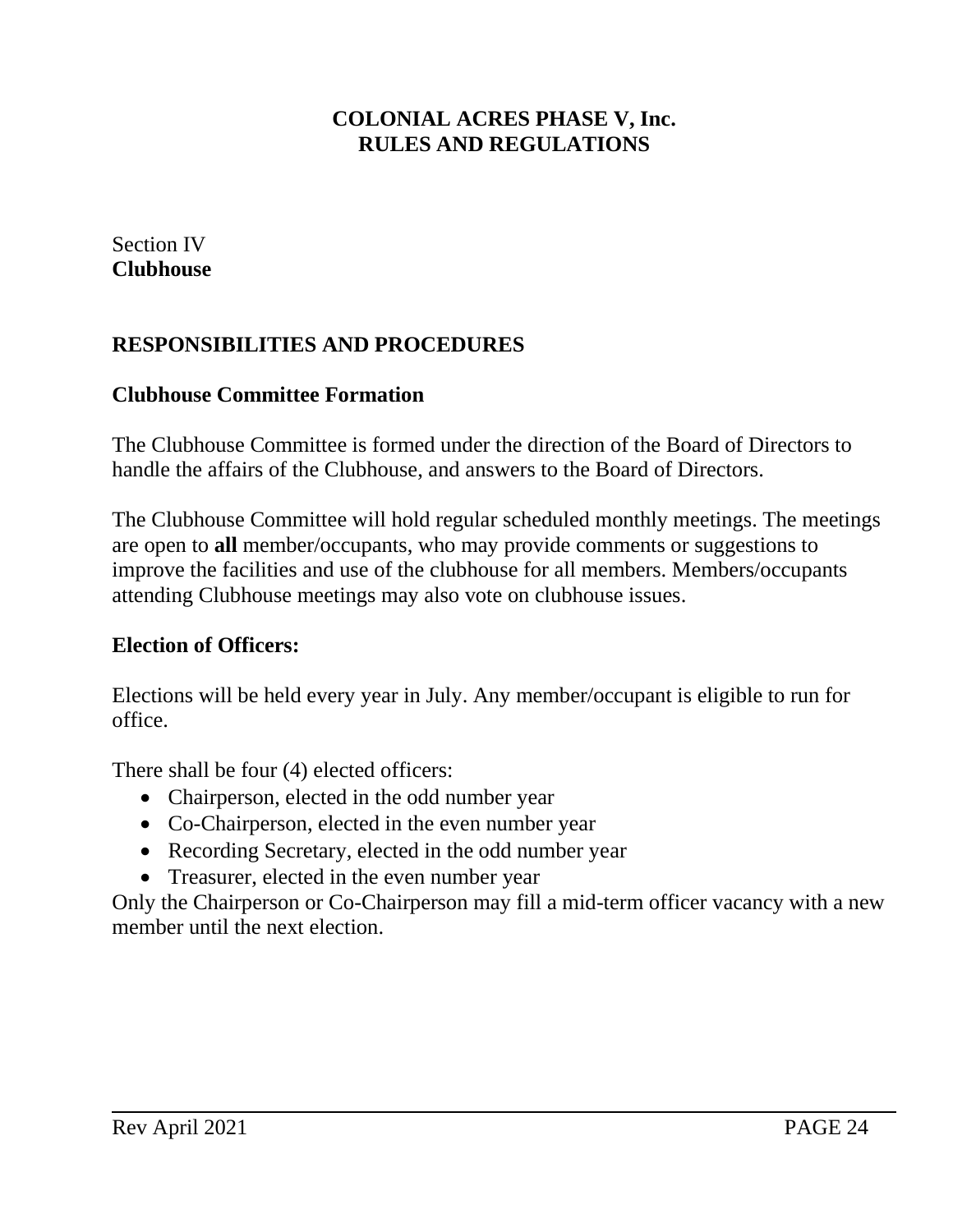## Section IV **Clubhouse Committee (cont'd)**

### **The duties of the officers are:**

**Chairperson:** Presides at all meetings, coordinates the functions for the Clubhouse Committee, and communicates to the Board of Directors. The Chairperson will approve all purchases for the Clubhouse prior to expenditure.

**Co-Chairperson**: Will assist the Chairperson in all duties. Will reside in the absence of the Chairperson following the same procedures, and ensure all Government mandates are followed for commercial buildings use. Will give an update at each Board of Directors meeting of activities and events that are going on at the clubhouse.

**Recording Secretary**: Takes minutes of all meetings and see that said minutes are published in the Newsletter.

**Treasurer:** Keep accurate records of receipts, expenditures, and income. Treasurer shall reimburse members who submit receipts that have been approved by the Chairperson. Present a written report at each meeting and see that copies are given to all who require them. Provide a complete accounting of all income and expenses as of 12/31 each year to the Board of Directors before March 1<sup>st</sup> of the following year.

## **Clubhouse Committee Responsibilities:**

The Clubhouse Committee assumes responsibility and the expenses of the following items:

- Repair/maintenance of purchased items
- The Clubhouse Committee will vote on accepting or rejecting all donations to the Clubhouse, depending on need
- Maintain Bulletin Boards with current information
- Publishing and printing a monthly newsletter
- Seasonal decorations when necessary
- Monitor/pay for clubhouse upkeep/cleaning service
- Supplies for the Clubhouse: i.e. paper towels, toilet paper, cleaning supplies, light bulbs, hand soap, coffee, tea, napkins, plastic plates, cups, dinnerware etc
- Purchase of equipment both interior and exterior, subject to the following rule:

### **Any expenditure of the Clubhouse fund over \$300 shall be presented in, writing, to the Board of Directors for their written approval**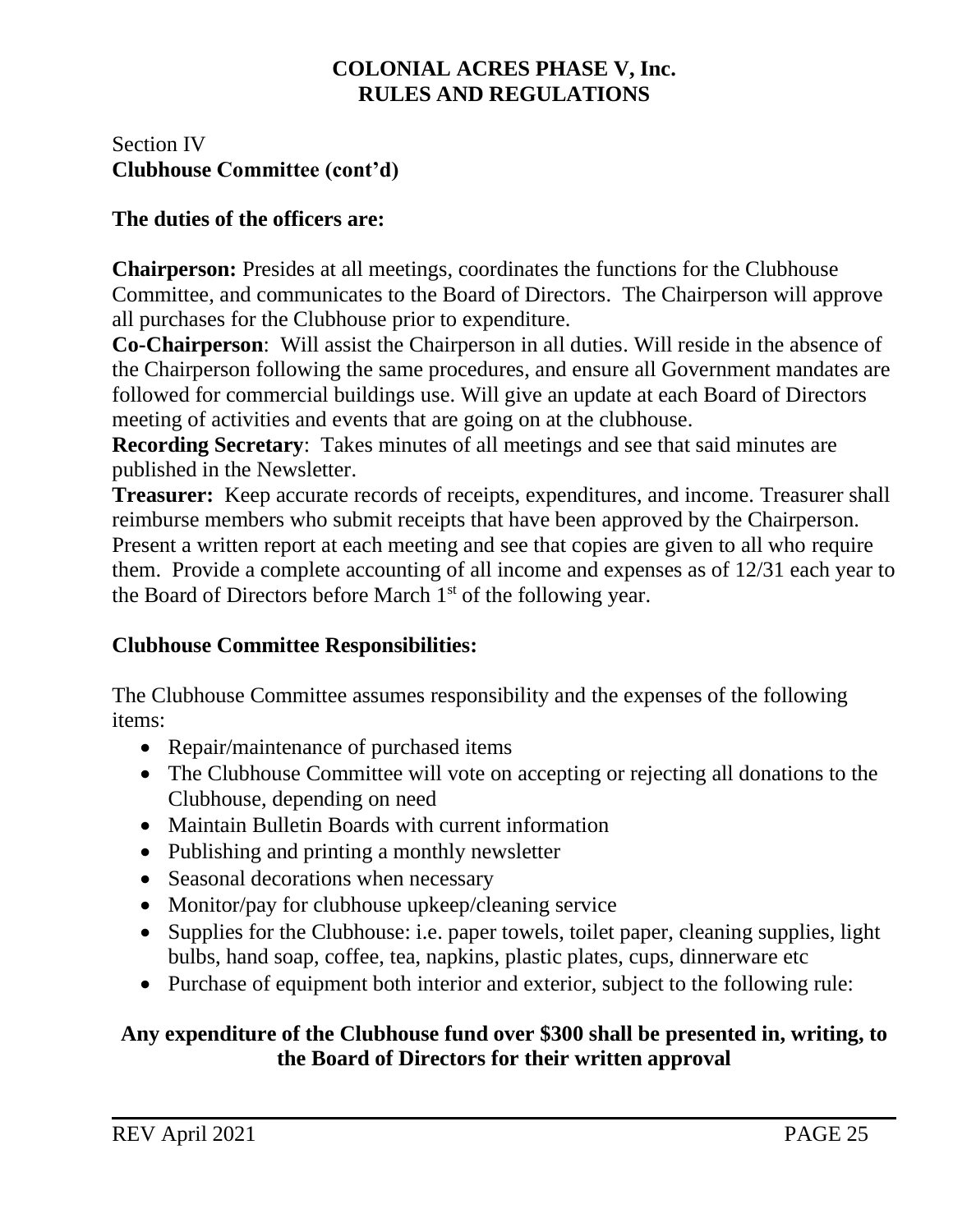## Section IV **Clubhouse Committee (cont'd)**

Listed below are specific duties necessary for operation of the Clubhouse. Individual Committee members are encouraged to accept responsibility to manage one of these duty assignments.

- Clubhouse gardens upkeep
- Clubhouse signs announcing upcoming meetings  $&$  events
- Advertising sales for newsletter
- Invoicing of Advertisers
- Scheduling of all activities and special events
- Welcoming new members and providing an orientation of the Rules and Regulations
- Maintaining the library
- Re-issue of Clubhouse card keys as needed by the Key Committee
- Clubhouse Rentals (negotiate rental contracts, payments, and rules)

## **Procedures:**

- **Special activities** are discussed, decided upon, and scheduled at monthly Clubhouse meetings. There will be an agreed upon leader to plan and co-ordinate each activity.
- **Weekly activities** are approved by the Chairperson for the date and time they request to meet. **Each activity must have a leader** who ensures that the clubhouse is clean, the furniture returned to its normal position, all lights and fans are off including shower room lights, and that all windows and doors are locked before leaving. Failure to ensure above rules may result in denial of your activity to meet. Scheduled activities are posted on the Clubhouse Bulletin board and in the monthly newsletter
- **All Rentals & Clubhouse special activities** supersede Clubhouse weekly activities as this income is needed to pay for the running of the Clubhouse and/or help fund any changes to the Clubhouse. Rental Dates are posted on the Clubhouse Bulletin Board and in the monthly Newsletter.
- .**Major structural changes** to the clubhouse or to the electrical, plumbing, heating or air conditioning equipment must be approved by the Board of Directors. This work is to be covered by City of South Lyon permits and performed by licensed, insured contractors.